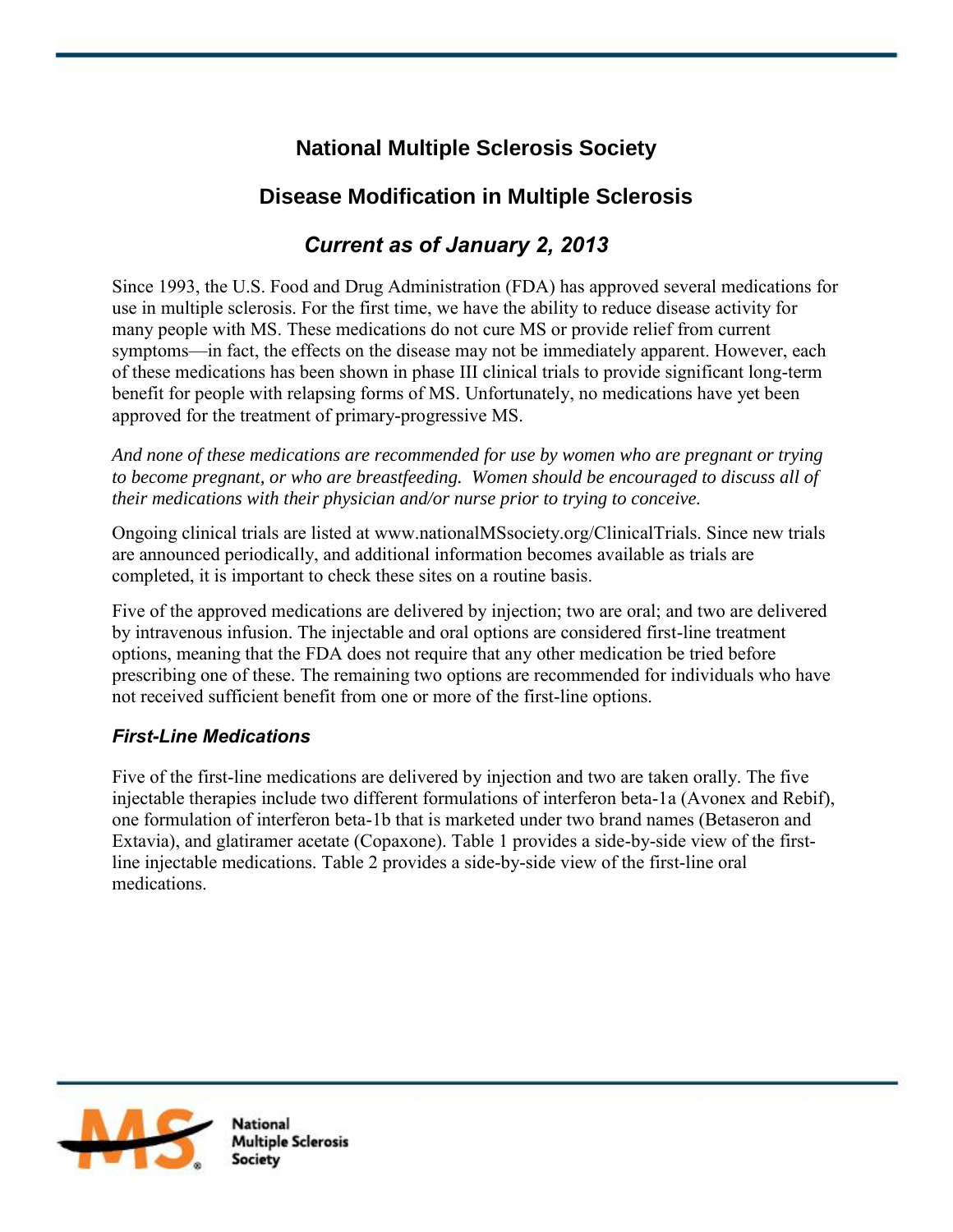# **TABLE 1: FIRST-LINE** *INJECTABLE* **DISEASE-MODIFYING MEDICATIONS – A SIDE-BY-SIDE VIEW**

| <b>Betaseron®</b>                     | Avonex®               | <b>Rebif®</b>          | Copaxone <sup>®</sup>    |  |
|---------------------------------------|-----------------------|------------------------|--------------------------|--|
| Extavia <sup>®</sup>                  | interferon beta-1a    | interferon beta-1a     | glatiramer acetate       |  |
| interferon beta-1b                    |                       |                        |                          |  |
|                                       |                       |                        |                          |  |
| MANUFACTURER/DISTRIBUTOR              |                       |                        |                          |  |
| <b>Bayer Healthcare</b>               | Biogen Idec           | EMD Serono,            | <b>Teva Neuroscience</b> |  |
| Pharmaceuticals Inc.                  |                       | Inc./Pfizer, Inc.      |                          |  |
| Novartis Pharmaceuticals              |                       |                        |                          |  |
| APPROVAL                              |                       |                        |                          |  |
| Betaseron <sup>®</sup> -- 1993 US;    | 1996 US               | 1998 Can               | 1996 US                  |  |
| 1995 Can - RRMS;                      | 1998 Can              | 2002 US                | 1997 Can                 |  |
| 1995 Can - SPMS                       |                       |                        |                          |  |
|                                       |                       |                        |                          |  |
| Extavia <sup>®</sup> -- 2009 US; 2009 |                       |                        |                          |  |
| Can                                   |                       |                        |                          |  |
| FREQUENCY/ROUTE OF DELIVERY           |                       |                        |                          |  |
| Every other day;                      | Weekly; intramuscular | Three times per week;  | Daily; subcutaneous      |  |
| subcutaneous injection                | injection             | subcutaneous injection | injection                |  |

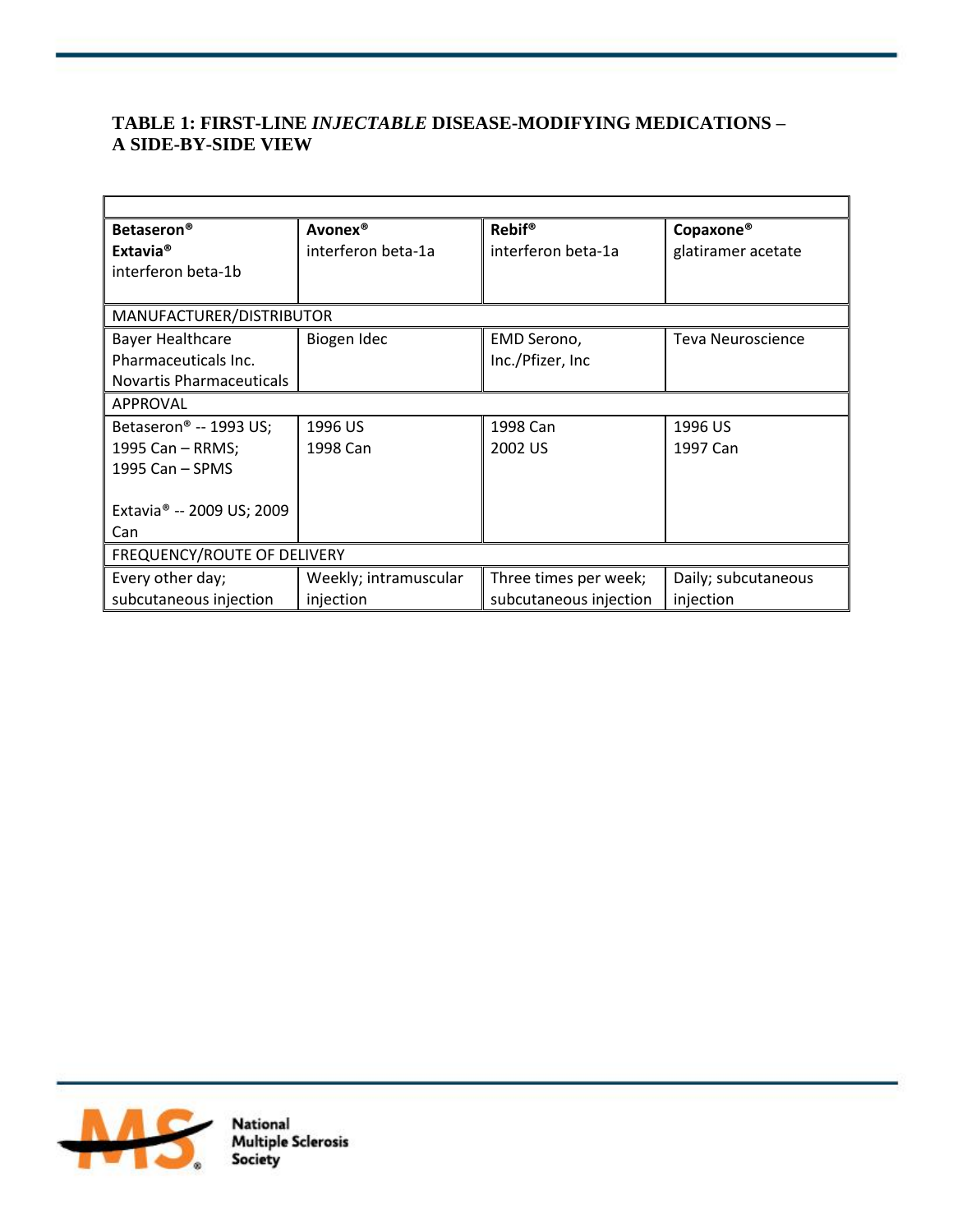## **TABLE 1: FIRST-LINE** *INJECTABLE* **DISEASE-MODIFYING MEDICATIONS – A SIDE-BY-SIDE VIEW – CONT'D**

| <b>BRAND NAME AND GENERIC NAME</b>                 |                            |                          |                           |  |
|----------------------------------------------------|----------------------------|--------------------------|---------------------------|--|
| <b>Betaseron<sup>®</sup></b>                       | Avonex <sup>®</sup>        | <b>Rebif®</b>            | Copaxone <sup>®</sup>     |  |
| Extavia <sup>®</sup>                               | interferon beta-1a         | interferon beta-1a       | glatiramer acetate        |  |
| interferon beta-1b                                 |                            |                          |                           |  |
|                                                    |                            |                          |                           |  |
| <b>COMMON SIDE EFFECTS*</b>                        |                            |                          |                           |  |
| Flu-like symptoms                                  | Flu-like symptoms          | Flu-like symptoms        | Injection site reactions  |  |
| following injection,                               | following injection, which | following injection,     | Less common: A reaction   |  |
| which lessen over                                  | lessen over time for many  | which lessen over        | immediately after         |  |
| time for many                                      | people                     | time for many people;    | injection that includes   |  |
| people; injection site                             | Less common:               | injection site reactions | anxiety, chest tightness, |  |
| reactions, about 5%                                | Depression, mild anemia,   | Less common:             | shortness of breath, and  |  |
| of which need                                      | elevated liver enzymes,    | Depression, elevated     | flushing. This lasts 5-10 |  |
| medical attention                                  | liver toxicity             | liver enzymes, low       | minutes and has no        |  |
| Less common:                                       |                            | white blood cell         | known long-term effects   |  |
| Depression, elevated                               |                            | counts                   |                           |  |
| liver enzymes, low                                 |                            |                          |                           |  |
| white blood cell                                   |                            |                          |                           |  |
| counts                                             |                            |                          |                           |  |
| PATIENT INFORMATION AND FINANCIAL SUPPORT PROGRAMS |                            |                          |                           |  |
| <b>BETAPLUS</b>                                    | <b>MS Active Source</b>    | <b>MS Lifelines</b>      | <b>Shared Solutions</b>   |  |
| 1-800-788-2467                                     | 1-800-456-2255             | 1-877-44-REBIF           | 1-800-887-8100            |  |
| betaseron.com                                      | avonex.com                 | $(1 - 877 - 447 - 3243)$ | copaxone.com              |  |
|                                                    | msactivesource.com         | rebif.com                | sharedsolutions.com       |  |
|                                                    |                            | mslifelines.com          | mswatch.com               |  |

Periodic liver function testing and complete blood count (CBC) are recommended for any patient taking an interferon medication.

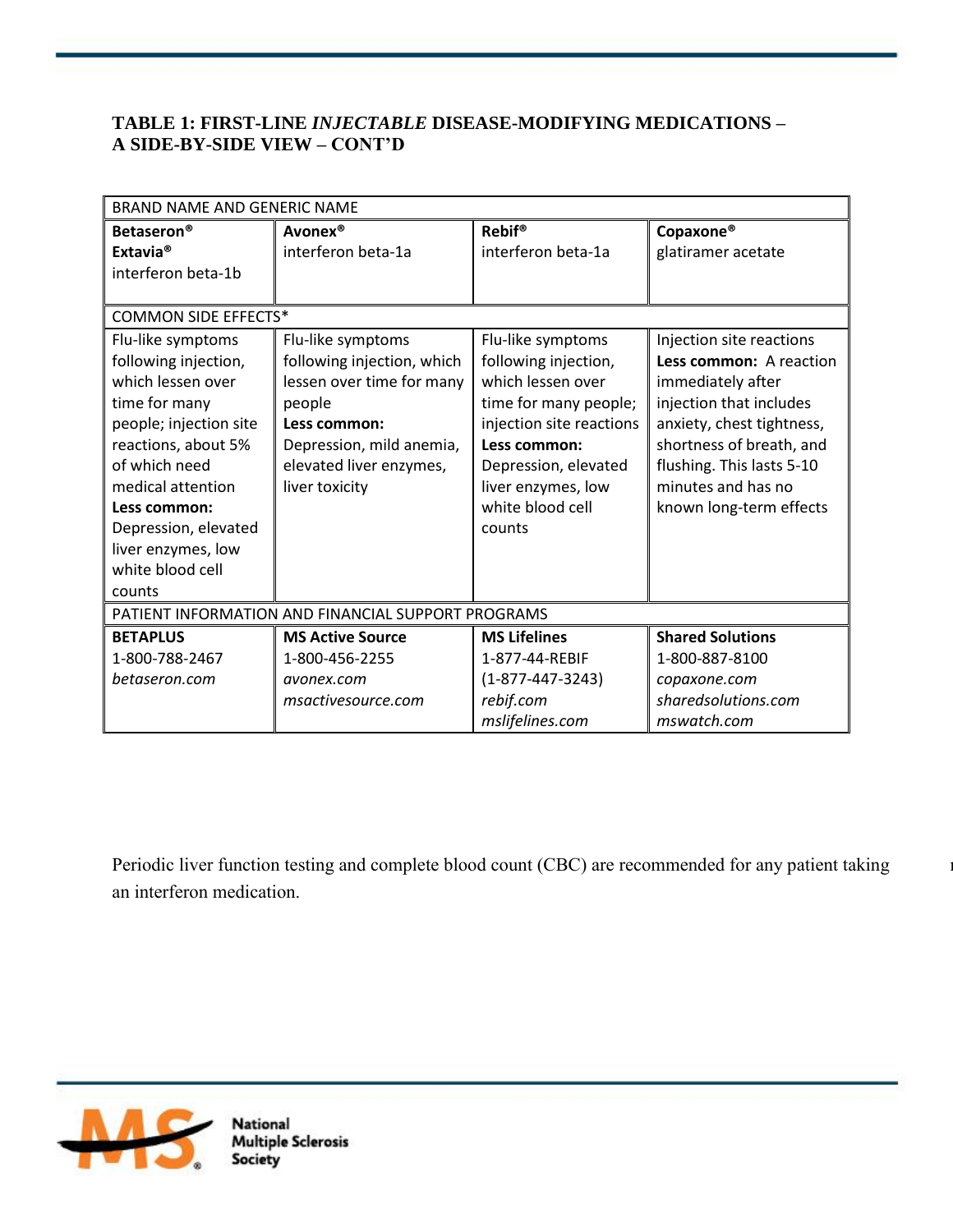## **TABLE 2: FIRST-LINE** *ORAL* **DISEASE-MODIFYING MEDICATIONS – A SIDE-BY-SIDE VIEW**

| BRAND NAME AND GENERIC NAME                        |                                    |  |
|----------------------------------------------------|------------------------------------|--|
| Gilenya™                                           | <b>Aubagio<sup>®</sup></b>         |  |
| fingolimod                                         | teriflunomide                      |  |
| MANUFACTURER/DISTRIBUTOR                           |                                    |  |
| <b>Novartis Pharmaceuticals</b>                    | Genzyme, a Sanofi company          |  |
| Approval                                           |                                    |  |
| 2010 US                                            | 2012 US                            |  |
| 2011 Can                                           |                                    |  |
| FREQUENCY/ROUTE OF DELIVERY                        |                                    |  |
| Every day; capsule taken orally                    | Every day; pill taken orally       |  |
| <b>COMMON SIDE EFFECTS*</b>                        |                                    |  |
| Headache; flu, diarrhea, back                      | Diarrhea, abnormal liver tests,    |  |
| pain, liver enzyme elevations, and                 | nausea, flu, and hair thinning     |  |
| cough                                              | Less common:                       |  |
| Less common:                                       | Lowered levels of white blood      |  |
| Slowed heart rate following first                  | cells, which can increase the risk |  |
| dose, infections, swelling in the                  | of infections; increase in blood   |  |
| eye; See pages 12-13 for                           | pressure; severe liver damage;     |  |
| warnings.                                          | See pages xx-xx for warnings.      |  |
| PATIENT INFORMATION AND FINANCIAL SUPPORT PROGRAMS |                                    |  |
| <b>Patient Support Program</b>                     | <b>MS One to One</b>               |  |
| 1-877-408-4974                                     | 855-676-6326                       |  |
|                                                    | MSOnetoOne.com                     |  |



National<br>Multiple Sclerosis<br>Society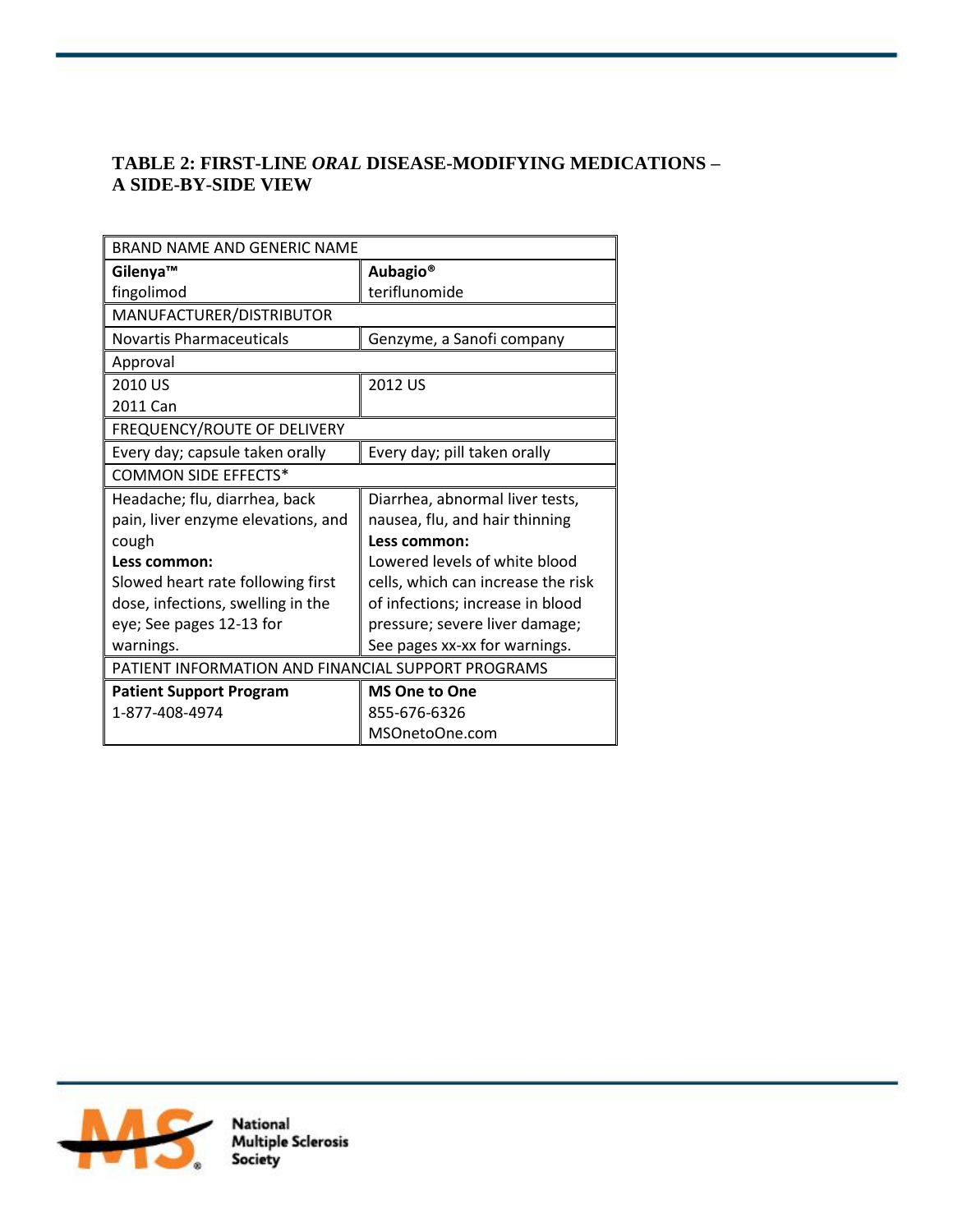#### Interferon Beta Medications

Interferon beta, which is one of several kinds of interferon, was the first type of diseasemodifying treatment to be approved for use in MS. Interferons are a group of proteins that are normally produced by cells in the immune system in response to viral infection and other conditions. They were named for their ability to interfere with viruses that are multiplying in the body. Interferon beta has a variety of effects on the immune system, including a reduction in those immune responses that attack the myelin and nerve fibers in MS. The four interferon beta medications that have been approved by the FDA are Betaseron (Bayer HealthCare Pharmaceuticals Inc.) and Extavia (Novartis Pharmaceuticals, Corp.), which are the identical formulation of interferon beta-1b distributed by two different companies; Avonex (Biogen Idec), and Rebif (Serono/Pfizer, Inc.), which are different formulations of interferon beta-1a. All are manufactured through the use of recombinant DNA technology.

All of the interferon medications should be used with caution by any person with a history of depression, liver or heart problems, epilepsy, thyroid problems or blood problems. Because of the potential of the interferon medications to affect the functioning of the liver and thyroid gland, and to alter the levels of white blood cells, red blood cells, and platelets in a person's system, blood tests are recommended at regular intervals.

### **• interferon beta-1b (Betaseron; Extavia)**

## **Approval by the U.S. Food and Drug Administration (FDA)**

[Betaseron](http://berlex.bayerhealthcare.com/html/products/pi/Betaseron_PI.pdf) (Bayer HealthCare Pharmaceuticals Inc.) and [Extavia](http://www.pharma.us.novartis.com/product/pi/pdf/extavia.pdf) (Novartis Pharmaceuticals, Corp.) are both approved to reduce the rate of relapses in people with relapsing forms of MS—which include relapsing-remitting MS, progressive-relapsing MS, and secondaryprogressive MS in those people who continue to experience relapses. In addition, Betaseron and Extavia are approved for use by individuals who have experienced their first clinical episode and have MRI-detected brain lesions consistent with MS (referred to as clinicallyisolated syndrome) but have not yet met the criteria for a definite MS.

Interferon beta-1b is also approved in Canada under the name Betaferon.

### **Clinical Outcomes**

 Interferon beta-1b has been shown in clinical trials to reduce the frequency of relapses and the number of new lesions on MRI, and to delay the time to a second clinical episode (and therefore a confirmed diagnosis of MS) in those with clinically-isolated syndrome. Betaseron received FDA approval in 1993. Because Extavia is identical to Betaseron, the FDA did not require new clinical trials in order to approve Extavia in 2009.

### **Route of Delivery and Side Effect Profile**

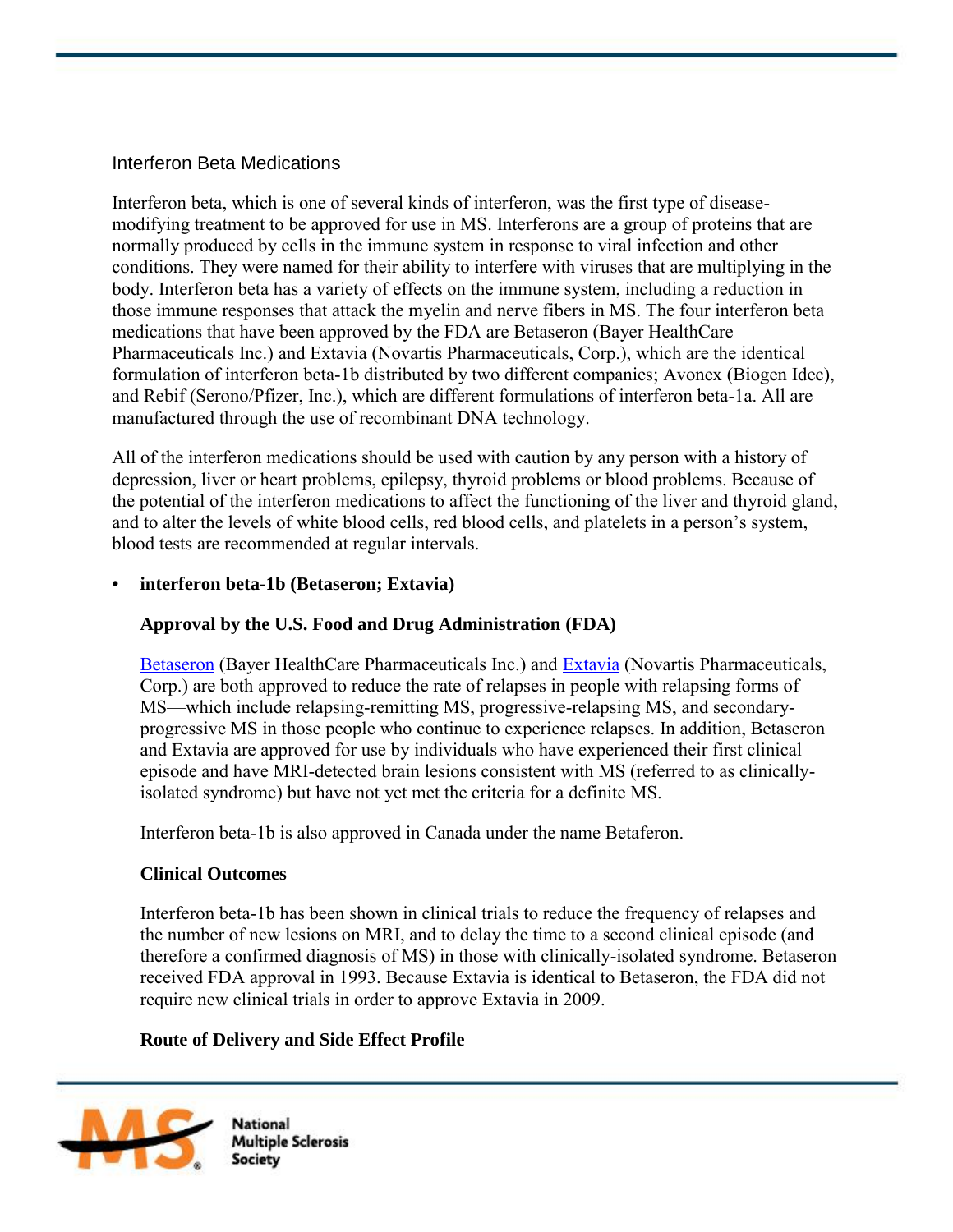Both Betaseron and Extavia are injected subcutaneously (under the skin) every other day, with the most frequent side effect being flu-like symptoms that gradually diminish over time. Some patients also experience injection site reactions consisting of pain, redness, inflammation, and occasionally tissue breakdown.

# **• interferon beta-1a (Avonex)**

# **Approval by the FDA**

[Avonex](http://www.avonex.com/pdfs/pi-syringe.pdf) (Biogen Idec) is approved by the FDA for the treatment of relapsing forms of MS, including relapsing-remitting MS, progressive-relapsing MS, and secondary-progressive MS in those individuals who are still experiencing relapses. In addition, Avonex is approved for people who have experienced their first clinical episode and have MRI-detected brain lesions consistent with MS (clinically-isolated syndrome) but have not yet met the criteria for a definite MS diagnosis.

This medication is also approved in Canada.

## **Clinical Outcomes**

 Avonex has been shown in clinical trials to reduce the number of relapses and the number of new lesions on MRI, as well as to slow the progression of disability. Avonex has also been shown to delay the time to a second clinical episode (and therefore a confirmed diagnosis of MS) in people with a clinically-isolated syndrome.

## **Route of Delivery and Side Effect Profile**

 This medication is given by intramuscular injection once a week. The most common side effects of Avonex are flu-like symptoms that gradually diminish over time. Injection site reactions were rare.

## **• interferon beta-1a (Rebif)**

## **Approval by the FDA**

[Rebif](http://www.emdserono.com/cmg.emdserono_us/en/images/rebif_tcm115_19765.pdf) (Serono/Pfizer) is approved by the FDA for the treatment of relapsing forms of MS, including relapsing-remitting MS, progressive-relapsing MS, and secondary-progressive MS in those individuals who are still experiencing relapses.

This medication is also approved in Canada.

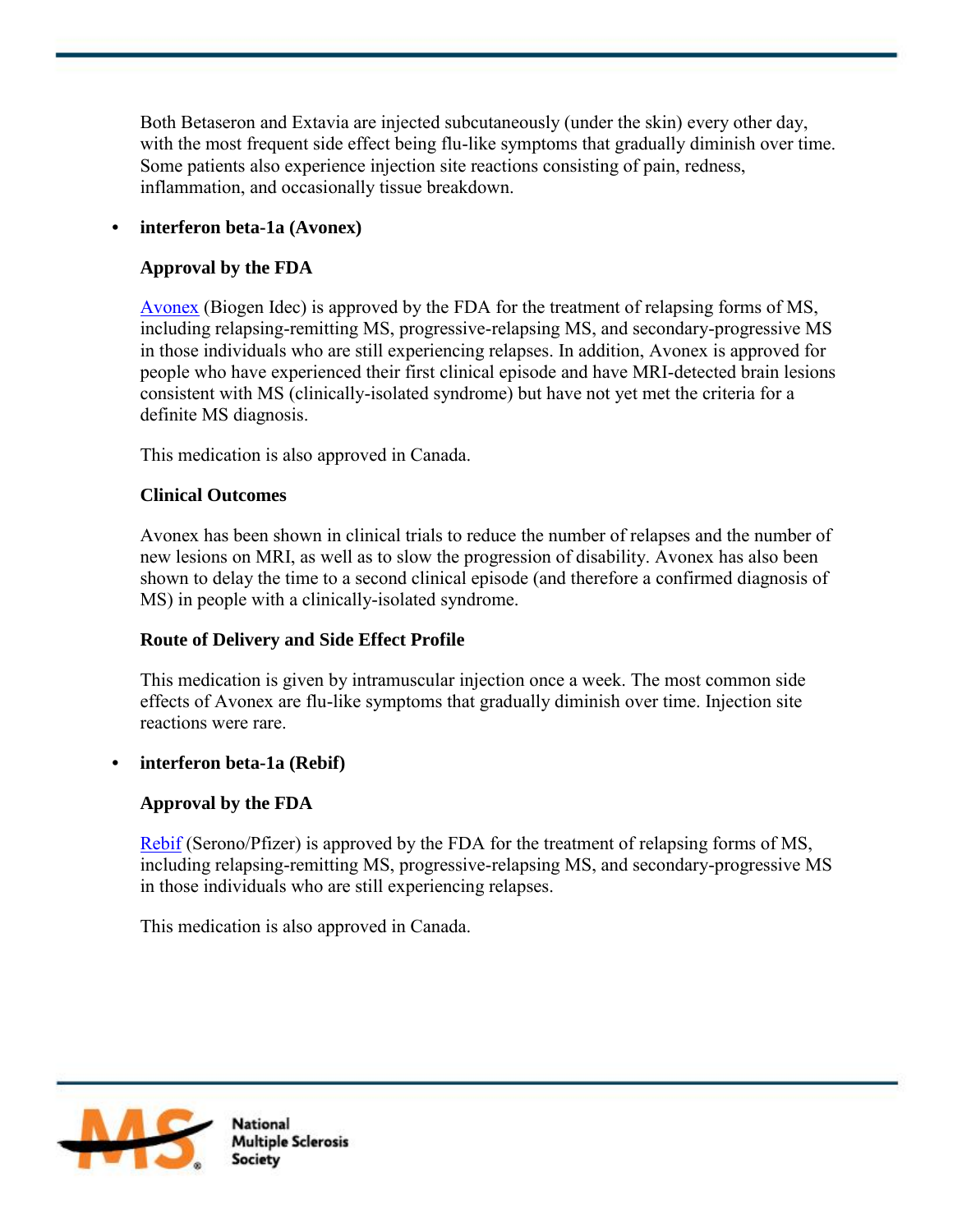### **Clinical Outcomes**

 Rebif has been shown to reduce the number of relapses as well as the number of new lesions on MRI. It has also been shown to delay the time to a second clinical episode (and therefore a confirmed diagnosis of MS) in people with a clinically-isolated syndrome, but the company has not applied to the FDA for approval of this use of the medication.

### **Route of Delivery and Side Effect Profile**

 This medication is given by subcutaneous injection three times per week, with the most frequent side effect being flu-like symptoms that gradually diminish over time. Some patients also experience injection site reactions consisting of pain, redness, inflammation, and occasionally tissue breakdown.

### Glatiramer acetate

### **glatiramer acetate (Copaxone)**

[Copaxone](http://www.accessdata.fda.gov/drugsatfda_docs/label/2009/020622s057lbl.pdf) (Teva Neuroscience) is a synthetic compound made up of four amino acids (the building blocks of protein) that are found in myelin. This drug seems to block myelindamaging T-cells through a mechanism that is not completely understood.

### **Approval by the FDA**

 Copaxone is approved by the FDA for the treatment of relapsing-remitting MS and for people who have experienced a first clinical episode and have MRI features consistent with MS.

This medication is also approved in Canada.

### **Clinical Outcomes**

 Copaxone has been shown to reduce the frequency of MS relapses, as well as the number and volume of brain lesions on MRI.

### **Route of Delivery and Side Effect Profile**

 This medication is delivered daily by subcutaneous injection. Injection site reactions, including pain, redness, inflammation, and occasionally tissue breakdown, are the most common side effect of Copaxone. On rare occasions, some people taking Copaxone also experienced a brief post-injection reaction involving shortness of breath, flushing, and chest tightening that subsided spontaneously after a few moments. This post-injection reaction is thought to have no lasting consequences.

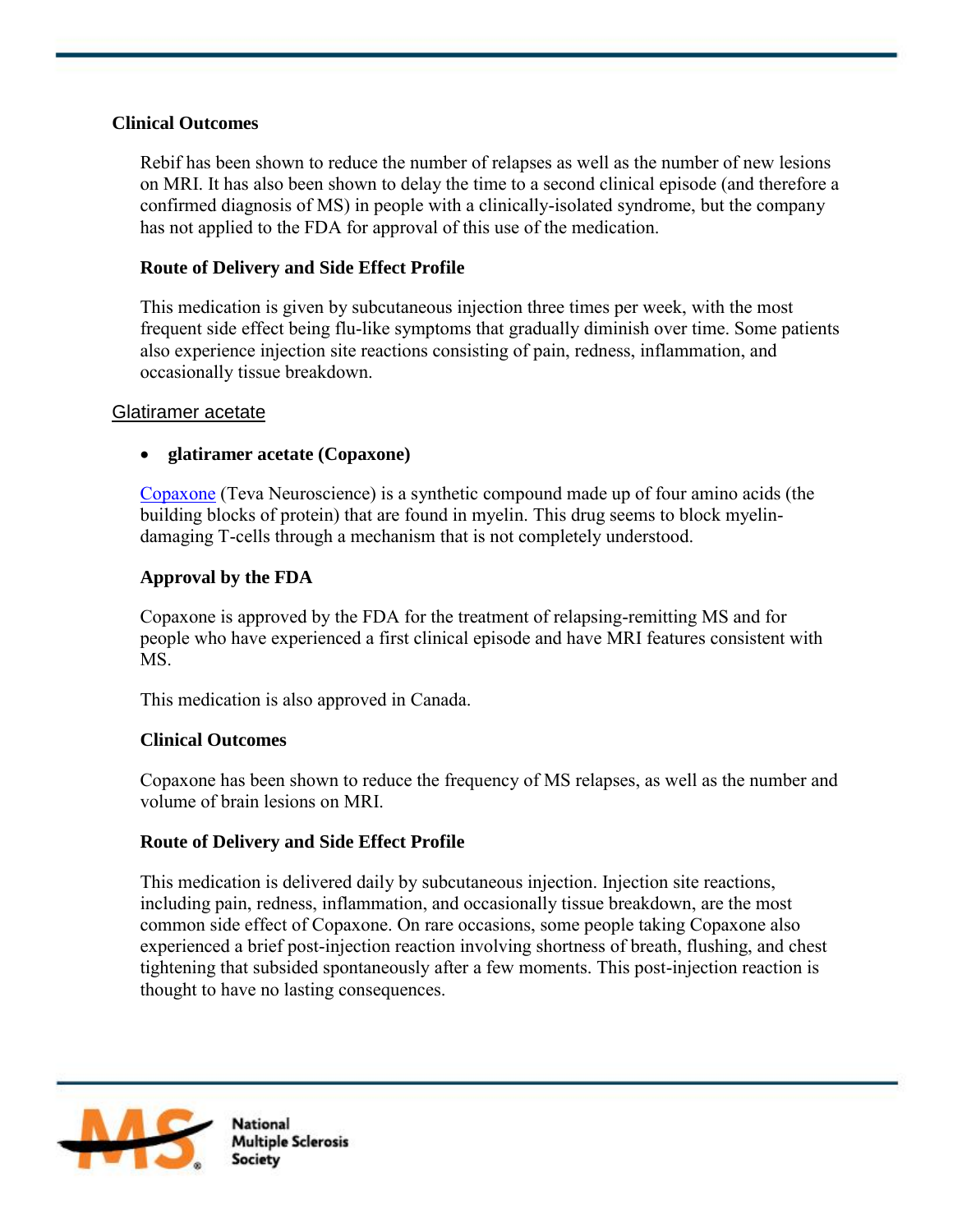### Fingolimod

# **fingolimod (Gilenya)**

[Gilenya](http://www.pharma.us.novartis.com/product/pi/pdf/gilenya.pdf) (Novartis) is a new class of medication called a sphingosine 1-phosphate receptor modulator, which is thought to act by retaining certain white blood cells (lymphocytes) in the lymph nodes, thereby preventing those cells from crossing the blood-brain barrier into the central nervous system (CNS). Preventing the entry of these cells into the CNS reduces inflammatory damage to nerve cells.

# **Approval by the FDA**

Gilenya was approved by the U.S. Food and Drug Administration (FDA) in 2010 for adults with relapsing forms of MS to reduce the frequency of clinical relapses and to delay the accumulation of physical disability.

This medication is also approved in Canada.

### **Clinical Outcomes**

Gilenya has been shown to reduce relapses, the risk of disability progression, and brain lesion activity on MRI. In a one-year head-to-head trial with interferon beta-1a (Avonex), Gilenya was more effective in reducing relapses and disease activity.

### **Route of Delivery and Side Effect Profile**

Gilenya is a capsule that is taken once daily. The most common side effects in the clinical trials of Gilenya were headache, influenza, diarrhea, back pain, abnormal liver tests, and cough. Gilenya may also cause a slowed heart rate, particularly after the first dose; an increased risk of infections; swelling of the macula in the eye.

### **Managing the Risks Associated with Gilenya**

Because of the risk of a slowed heart rate after the first dose, the increased risk of infections, and swelling in the macula of the eye, the FDA recommends the following:

- o Obtain a white blood cell count prior to treatment
- o Test for antibodies to the varicella zoster virus (chicken pox) prior to treatment, and provide the vaccination if the person is antibody-negative
- o Test the person's vision and repeat the testing after 3-4 months of treatment or any time the person reports vision changes.
- o Monitor the patient's heart rate in the doctor's office for six hours after the initial dose.

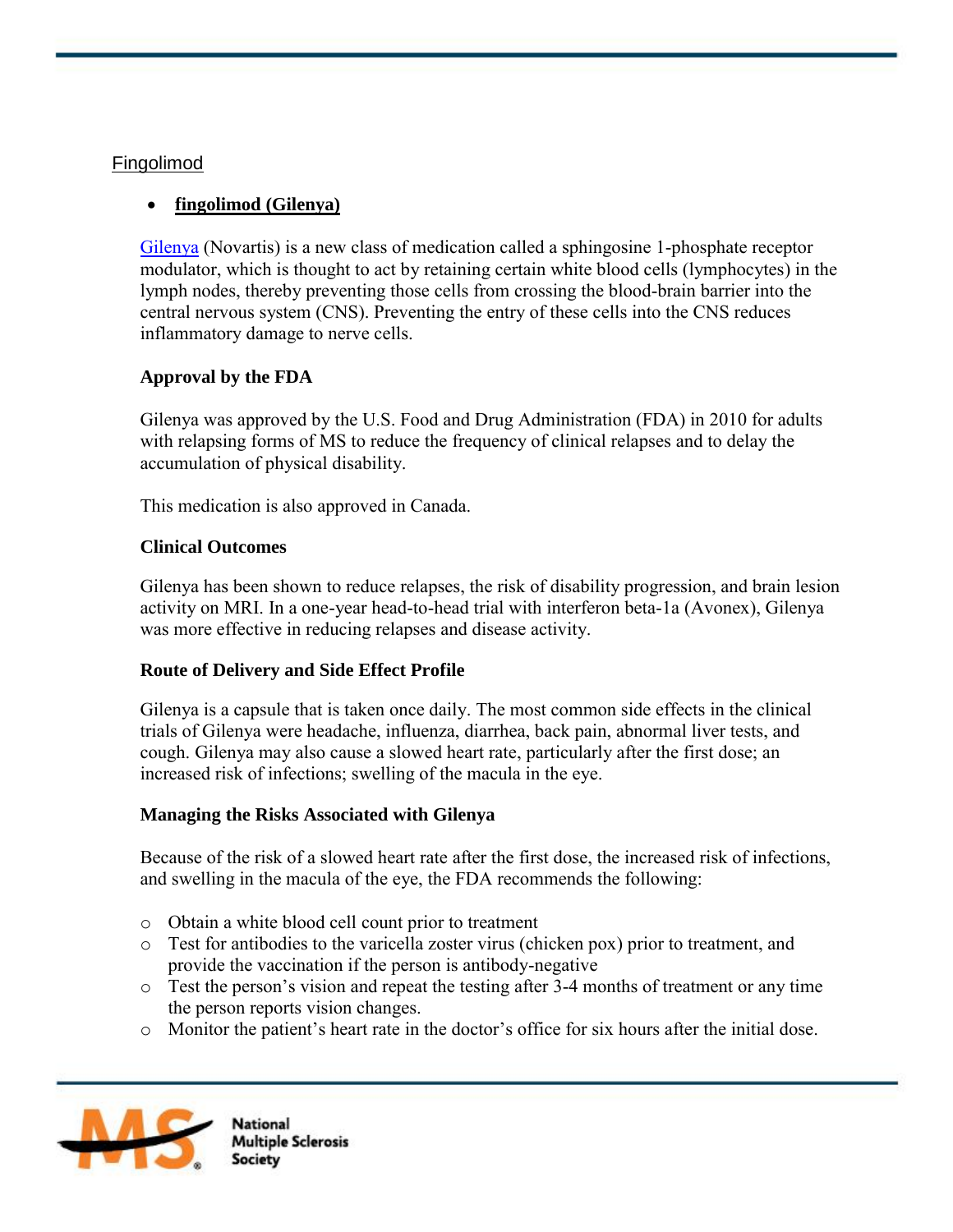In April, 2012, the FDA and the European Medicines Agency (EMA) revised the prescribing information for Gilenya, based on independent safety reviews initiated by the agencies after deaths were reported among patients taking Gilenya. The revised prescribing information defines who should avoid using this MS therapy based on pre-existing medical conditions, and alters the recommended testing and heart monitoring that occurs when the first dose is given.

In the U.S., the [prescribing information](http://www.pharma.us.novartis.com/product/pi/pdf/gilenya.pdf) update includes recommendations that:

- $\bullet$  starting treatment with Gilenya should have an electrocardiogram prior to the to the to the to the to the to the to the to the to the to the to the to the to the to the to the to the to the to the to the to the to th
- $\bullet$  first-dose monitoring indicates potentially unsafe heart events may require  $\bullet$
- $\Theta$  is not advisable for people who had a history or people who had a history or presence of specific heart
- 
- $\bullet$  any patient with a pre-existing heart condition that is started on Gilenya should be started on  $G$
- $\bullet$  the heart function monitoring applies only to people initiating the initiating their first dose, and not to

# teriflunomide

# **teriflunomide (Aubagio)**

[Aubagio](http://products.sanofi.us/aubagio/aubagio.pdf) (Genzyme, a Sanofi company) is a

# **Approval by the FDA**

Aubagio was approved by the FDA for the treatment of patients with relapsing forms of MS in 2012. Two doses – 7mg and 14 mg – were approved

# **Clinical Outcomes**

Both doses of Aubagio have been shown to reduce the rate of relapses and MRI measures of disease activity compared to placebo. The higher dose has also been shown to reduce disability progression.

# **Route of Delivery and Side Effect Profile**

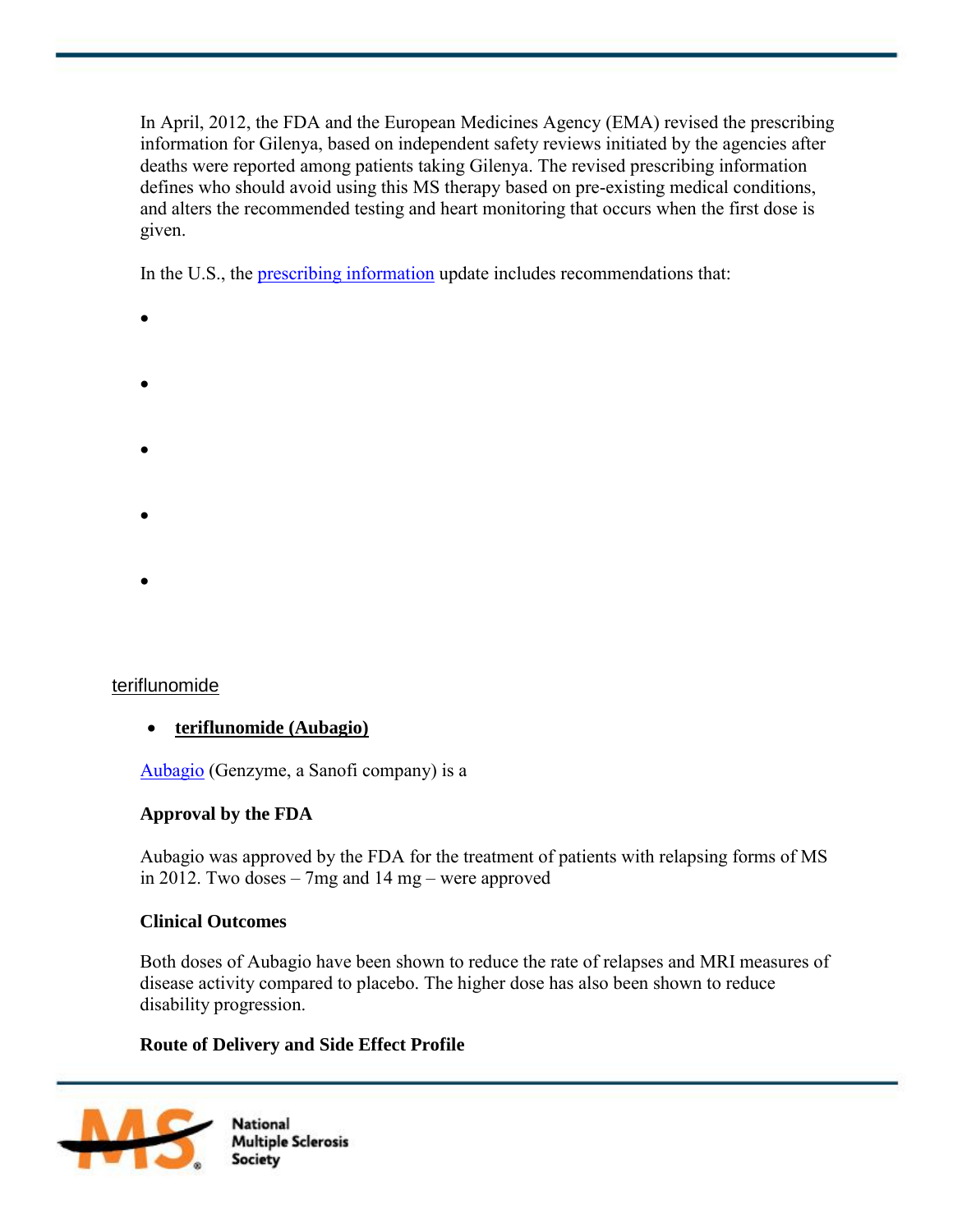Aubagio is pill that is taken once daily. The most common side effects in the clinical trials of Aubagio were abnormal liver function, alopecia, diarrhea, influenza, nausea and paresthesias.

## **Managing the Risks Associated with Aubagio**

Because of risks related to hepatotoxicity [\(black box warning\)](http://products.sanofi.us/aubagio/aubagio.pdf), fetal death and malformations [\(black box warning\)](http://products.sanofi.us/aubagio/aubagio.pdf), infections, skin reactions, blood pressure increase, and respiratory effects, the [prescribing information](http://products.sanofi.us/aubagio/aubagio.pdf) recommends the following:

| $\circ$ |                          |  |
|---------|--------------------------|--|
| $\circ$ |                          |  |
| $\circ$ |                          |  |
|         |                          |  |
|         |                          |  |
|         |                          |  |
|         |                          |  |
|         |                          |  |
|         | $\emph{or}$<br>$\bullet$ |  |
|         |                          |  |

# *Additional Treatment Options*

Table 3 provides a side-by-side view of the additional approved treatment options.

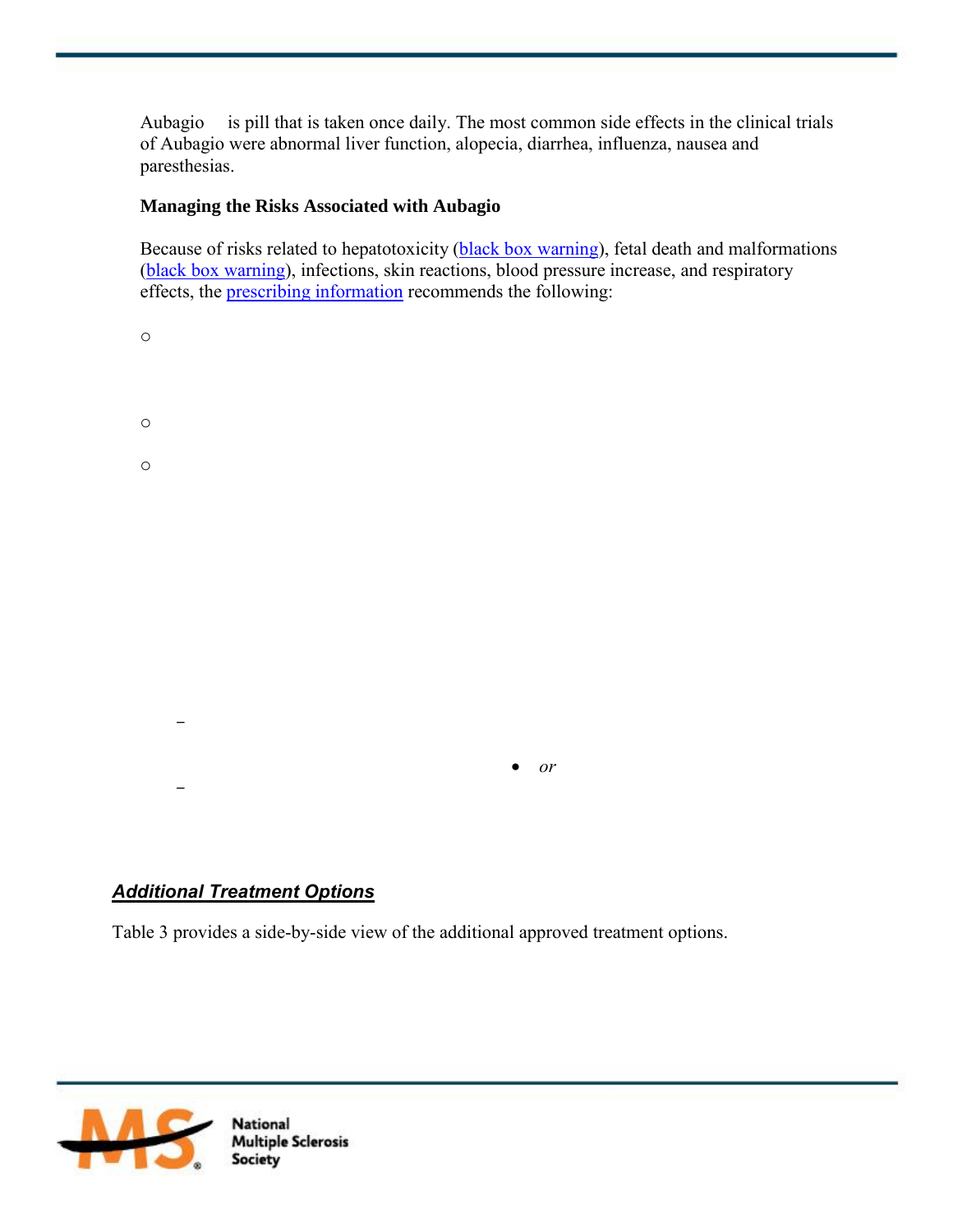## **TABLE 3: ADDITIONAL APPROVED TREATMENT OPTIONS – A SIDE-BY-SIDE VIEW**

| BRAND NAME AND GENERIC NAME                       |                                     |  |  |
|---------------------------------------------------|-------------------------------------|--|--|
| <b>Tysabri®</b>                                   | Novantrone <sup>®</sup>             |  |  |
| natalizumab                                       | mitoxantrone                        |  |  |
| MANUFACTURER/DISTRIBUTOR                          |                                     |  |  |
| Biogen Idec                                       | Serono, Inc.                        |  |  |
| <b>Elan Pharmaceuticals</b>                       |                                     |  |  |
| <b>APPROVAL</b>                                   |                                     |  |  |
| 2006 US                                           | 2000 US                             |  |  |
| 2006 Can                                          |                                     |  |  |
| FREQUENCY/ROUTE OF DELIVERY                       |                                     |  |  |
| IV infusion every four weeks in a                 | Four times a year by IV infusion in |  |  |
| registered infusion facility                      | a medical facility. Lifetime        |  |  |
|                                                   | cumulative dose limit of            |  |  |
|                                                   | approximately 8-12 doses over 2-    |  |  |
|                                                   | 3 years                             |  |  |
| <b>COMMON SIDE EFFECTS*</b>                       |                                     |  |  |
| Headache, fatigue, urinary tract                  | Blue-green urine 24 hours after     |  |  |
| infections, depression, lower                     | administration, infections, bone    |  |  |
| respiratory tract infections, joint               | marrow suppression (fatigue,        |  |  |
| pain, and chest discomfort.                       | bruising, low blood cell counts),   |  |  |
| Less common: allergic or                          | nausea, hair thinning, bladder      |  |  |
| hypersensitivity reactions with                   | infections, mouth sores. Patients   |  |  |
| two hours of infusion (dizziness,                 | must be monitored for serious       |  |  |
| fever, rash, itching, nausea,                     | liver and heart damage. See page    |  |  |
| flushing, low blood pressure,                     | 19 for more information on side     |  |  |
| difficulty breathing, chest pain).                | effects and risks.                  |  |  |
| See page XX for more information                  |                                     |  |  |
| on side effects and risks                         |                                     |  |  |
| associated with PML.                              |                                     |  |  |
| PATIENT INFORMATION AND FINANCIAL SUPPORT PROGRAM |                                     |  |  |
| 1-800 456-2255                                    | None at this time                   |  |  |
| Tysabri.com                                       |                                     |  |  |

Two additional treatment options are approved for use in MS.

## **Natalizumab**

## **natalizumab (Tysabri)**

[Tysabri](http://www.tysabri.com/en_US/tysb/site/pdfs/TYSABRI-pi.pdf) (Biogen Idec/Elan Pharmaceuticals) is a laboratory-produced monoclonal antibody

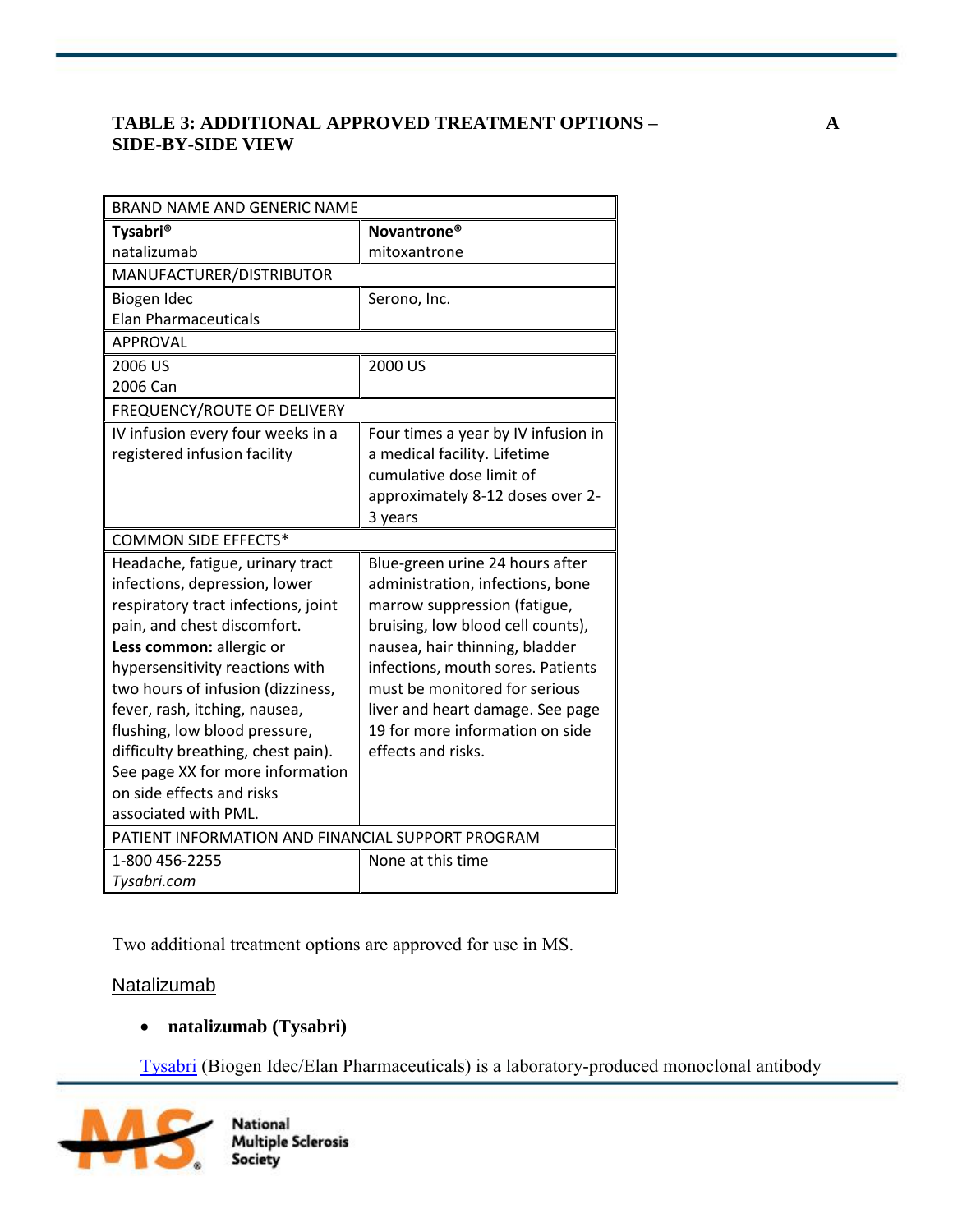that is designed to hamper the movement of potentially damaging immune cells from the bloodstream, across the blood-brain barrier, and into the brain and spinal cord. The drug inhibits this movement by attaching to alpha 4-integrin, a protein on the surface of immune T-cells that normally enables them to adhere to and pass through the blood-brain barrier. Because of this mode of action, Tysabri is called a selective adhesion molecule inhibitor (or "SAM").

# **Approval by the FDA**

 Tysabri is approved for all relapsing forms of MS. However, because of the risks associated with Tysabri, the FDA has recommended that it only be used by someone who has not received sufficient benefit from the first-line, injectable medications or has been unable to tolerate their side effects. The FDA further recommends that Tysabri should not to be used in combination with any of the injectable medications.

This medication is also approved in Canada.

## **Clinical Outcomes**

 Tysabri has been shown to reduce the risk of progression of disability, the number of clinical relapses, and the development of new lesions on MRI.

## **Mode of Delivery and Side Effect Profile**

 Tysabri is delivered by monthly intravenous infusion at approved infusion centers. The most common side effects associated with the monthly infusions include headache, pain in the extremities, fatigue, urinary tract infections, lung infections, vaginitis, joint pain, depression, diarrhea, and pain in the stomach area. Tysabri also increases a person's risk for a rare brain infection called progressive multifocal leukoencephalopathy (PML), which usually results in death or severe disability. PML is caused by the common JC virus, which generally lies dormant in a person's body. PML most often occurs in people whose immune system is suppressed by disease (e.g., AIDS) or by medications (e.g., immunosuppressants used to treat cancer or to prevent organ transplant rejection), resulting in activation of the JC virus.

## **Managing the Risks Associated with PML**

 Because of the risk of PML, Tysabri is available only through a special distribution program called the TOUCH Prescribing Program. The medication can only be prescribed and delivered by physicians, infusion centers, and pharmacies that are registered with the program. And only those patients who are enrolled in the program, and meet all the conditions set by the program, can receive this medication. Prior to starting treatment with Tysabri, and before each infusion, people will be evaluated at the infusion center to ensure that they are still appropriate candidates for this medication.

 In January, 2012, the FDA approved a change to the prescribing [label](http://www.tysabri.com/en_US/tysb/site/pdfs/TYSABRI-pi.pdf) for Tysabri, indicating that a laboratory test to detect antibodies to the JC virus can help determine a person's risk of

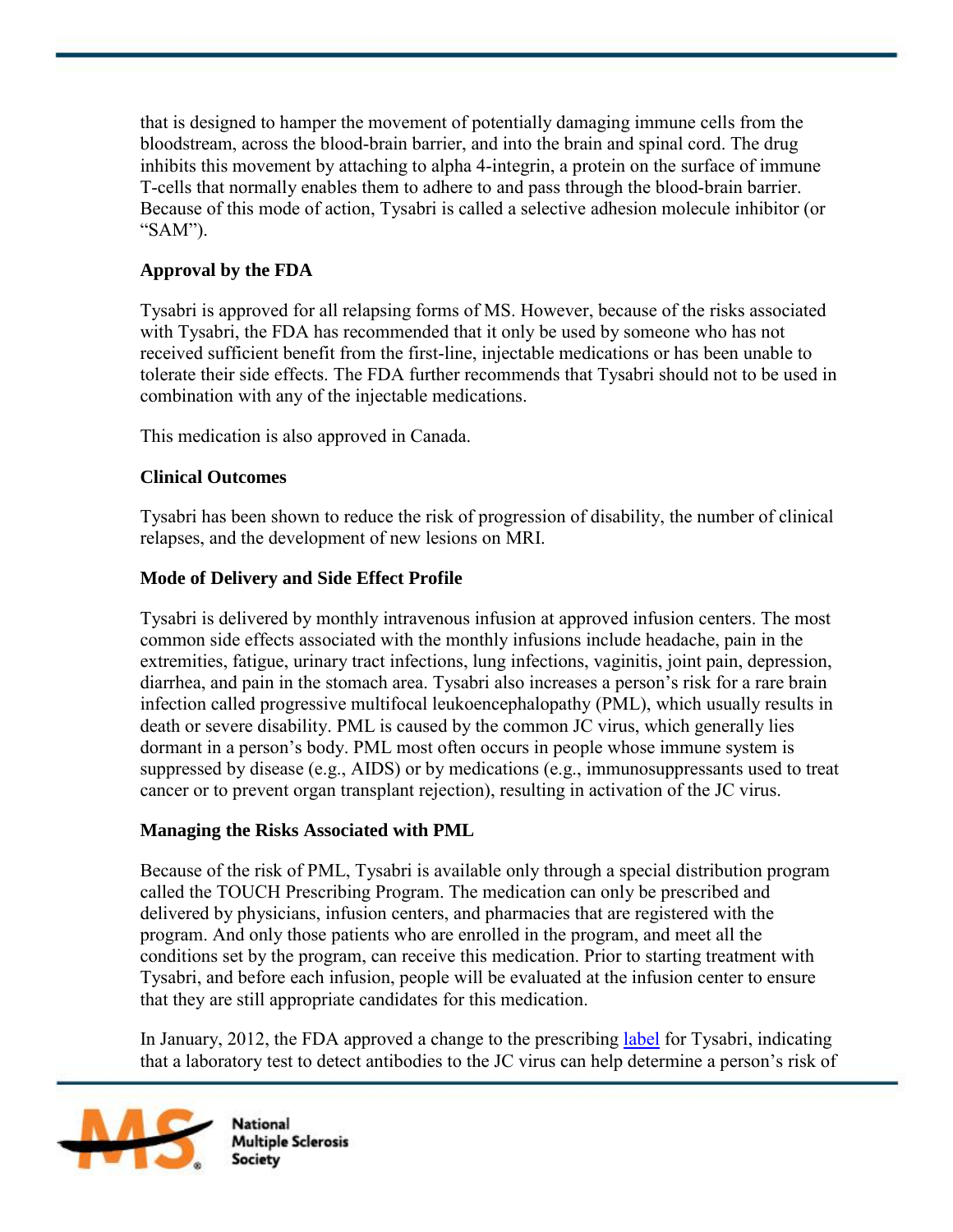developing PML. Testing positive for the presence of antibodies indicates that a person has at some point been infected by or exposed to the virus, which puts that person at higher risk of developing PML. Previous findings have identified two additional risk factors – use of an immune-suppressing medication at any time and taking Tysabri for more than two years.

 The revised label suggests that the risks and benefits of starting or continuing Tysabri should be carefully considered in patients who test positive for antibodies to the JC virus and have one or more additional risk factors. Those found to be antibody positive, have used Tysabri for less than two years, and have no prior use of immune-suppressing drugs are estimated to a have a risk of PML of less than 1/1000; those with all three known risk factors have an estimated risk of PML of 11/1000 [\(Fox & Rudick, 2012\)](http://www.ncbi.nlm.nih.gov/pubmed/22282644).

 A person who tests negative for anti-JC virus antibodies is still at risk for the development of PML for two very important reasons. First, she or he can be infected by the JC virus at any time without knowing it. Second, the laboratory test to detect antibodies to the JC virus will produce a false negative result about three percent of the time. Therefore, testing should be considered prior to starting treatment with Tysabri, as well as periodically while a person is on treatment. The availability of the laboratory test will help people with MS and their physicians to weigh risks and benefits of therapy.

### Mitoxantrone

### **mitoxantrone (Novantrone)**

[Novantrone](http://www.accessdata.fda.gov/drugsatfda_docs/label/2010/019297s033s034lbl.pdf) (Serono) is a potent treatment that suppresses the immune system and has previously been used to treat one type of leukemia. It has also been used to treat pain associated with certain forms of prostate cancer. Novantrone acts by slowing the division of cells and altering other immune cells and substances.

## **Approval by the FDA**

 Novantrone is approved by the FDA to reduce neurologic disability and/or the frequency of clinical relapses in patients with secondary-progressive MS (with or without relapses), progressive-relapsing MS, or worsening relapsing-remitting MS. It is not approved for use in primary-progressive MS, nor is it commonly used as an initial treatment.

 This medication has not been approved by Health Canada for the treatment of MS but can be used at the discretion of the physician for people with worsening relapsing-remitting or secondary-progressive MS.

## **Clinical Outcomes**

 Novantrone has been shown to slow progression of disability, reduce frequency of relapses, and reduce accumulation of new brain lesions as shown on MRI.

## **Mode of Delivery and Side Effects Profile**

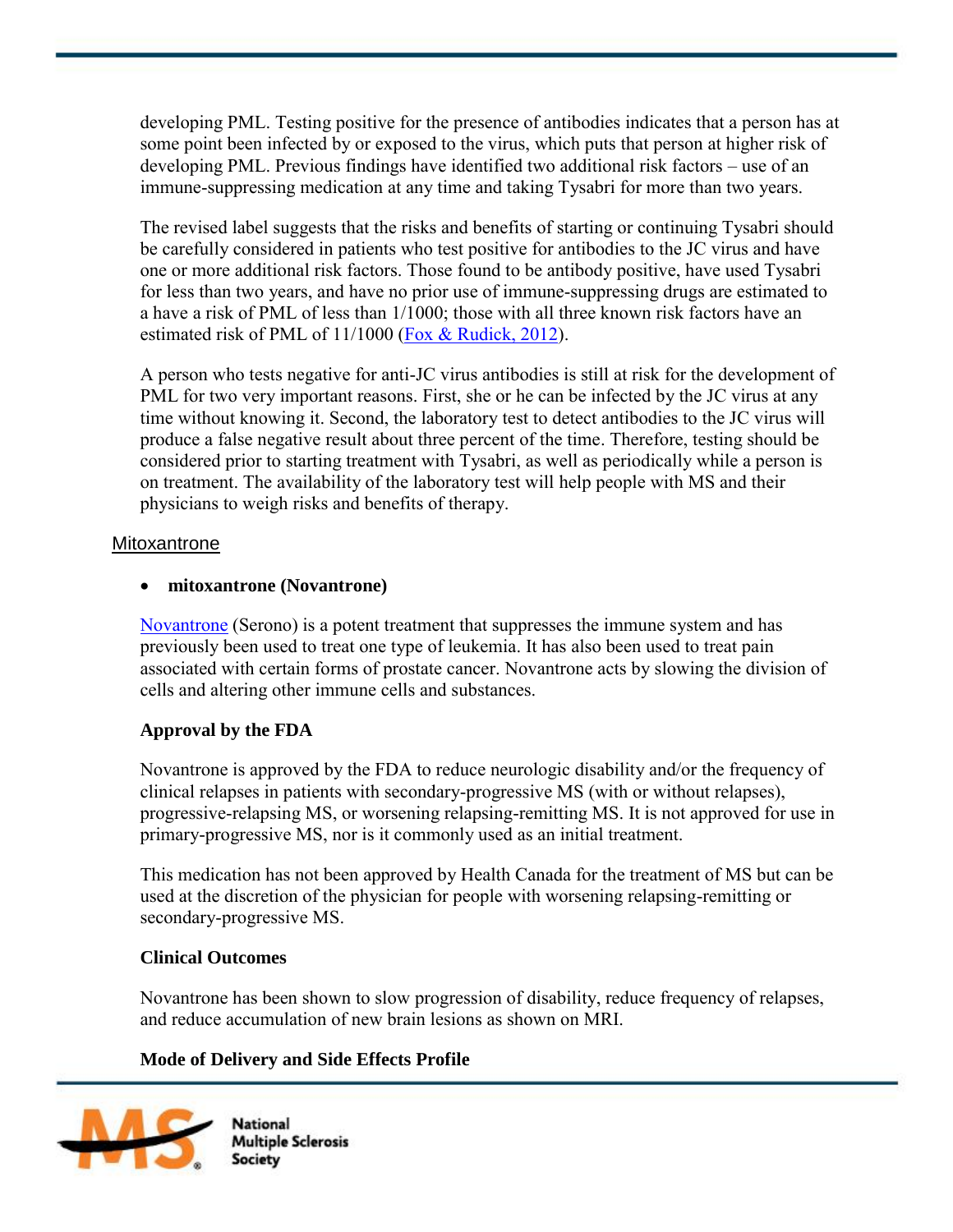Novantrone is administered via intravenous (into the vein) infusion, once every three months. The short-term side effects, including nausea, hair loss, urinary tract infections, and menstrual disorders, are manageable and reasonably well tolerated. Novantrone also increases a person's risk of heart damage and secondary acute myelogenous leukemia (AML). The risk of AML is higher for those people who have previously been treated with certain types of chemotherapy drugs.

# **Managing the Risks Associated with Novantrone**

 The accumulated Class III and IV evidence since Novantrone was approved for use in MS suggests an increased incidence of systolic dysfunction and therapy-related acute leukemia (TRAL) with this medication. Systolic dysfunction occurs in approximately 12% of patients with MS treated with Novantrone, congestive heart failure occurs in approximately 0.4%, and leukemia occurs in approximately 0.8% (Marriott et al., 2010).

- Because of its potential long-term impact on cardiac function, the FDA cautions that the drug should only be used in those with normal heart function, and that cardiac monitoring should continue for the duration of the treatment and after treatment has been completed. Prior to the start of treatment, a person should be carefully evaluated (by examination and medical history) for signs and symptoms of heart disease.
	- $\circ$  Baseline evaluation of left ventricular ejection fraction (LVEF); patients with LVEF lower than 50% should not be given Novantrone.
	- o Repeat LVEF testing prior to each dose of Novantrone; any person whose LVEF changes significantly or drops below 50% should have no further Novantrone treatments.
	- o Annual LVEF testing following termination of treatment with Novantrone
- The factors that are known to increase a person's risk for cardiotoxicity with Novantrone are:
	- o Current or prior history of heart disease
	- o Simultaneous use of other medications that can damage the heart
	- o Previous therapy with certain kinds of chemotherapies (anthracyclines or anthracenediones)
- Secondary acute myelogenous leukemia (AML), a type of cancer, has been reported in MS patients and cancer patients treated with Novantrone. In one group of MS patients treated with Novantrone, two out of 802 patients (.25%) developed AML. The risk of leukemia following treatment with Novantrone is increased for patients who have been treated with other types of chemotherapies called anthracyclines. Because post-marketing data collection is not controlled in any way, it is not possible to determine the exact risk for a person with MS of developing AML following treatment with Novantrone.